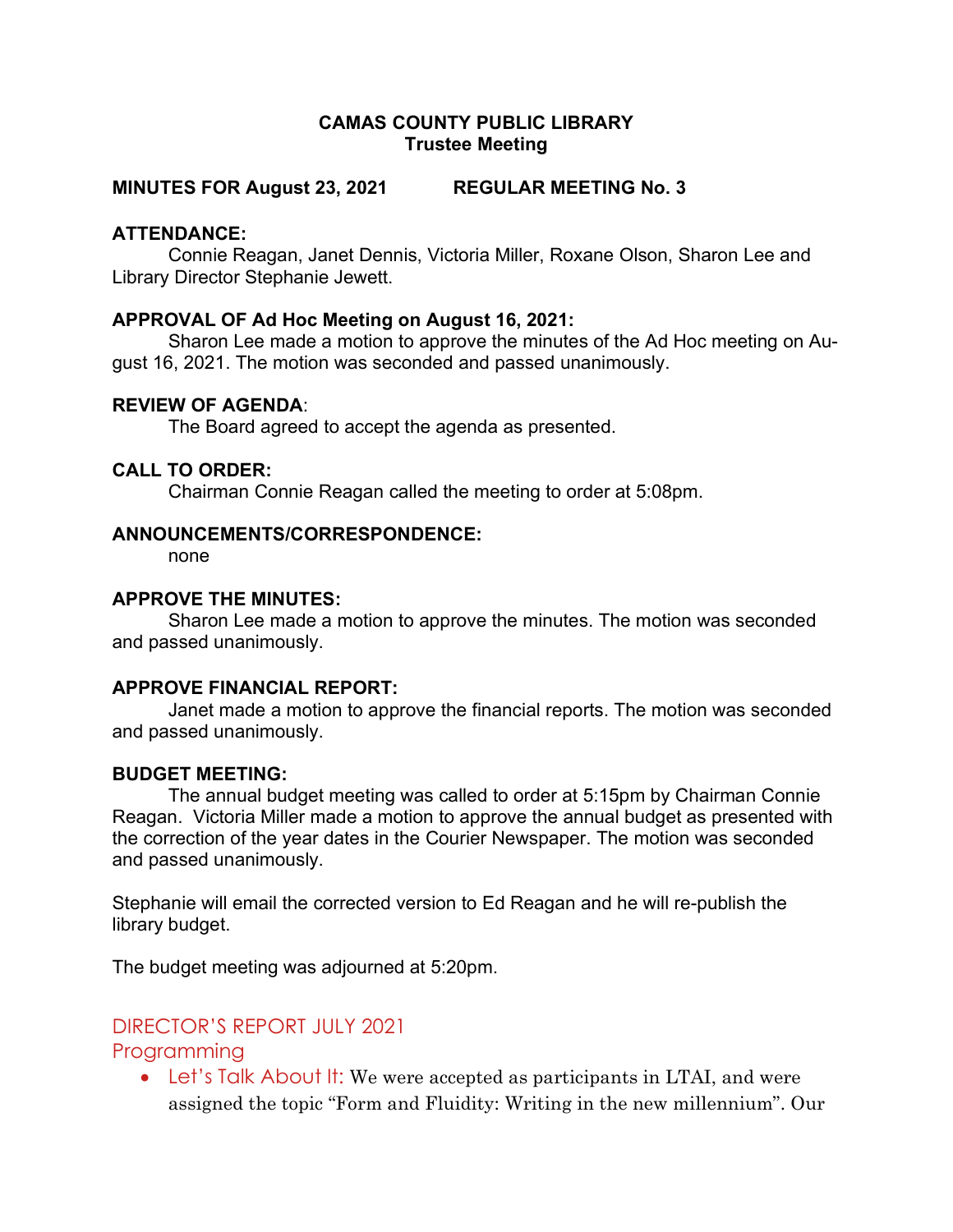first booktalk should be in October, and I've requested the  $3<sup>rd</sup>$  Monday of the month. It looks like a truncated program this year, with only three events so I want to continue our own book discussion group when we aren't doing LTAI.

• Summer Reading: Our theme this summer is Tales and Tails, and we are giving people until the end of August to finish up and get their free books. We also have a few cute non-book prizes that we will give away in a drawing of the finishers. Participants get to use our button maker to make some animalthemed buttons, and that has been pretty popular.

# County Fair

 The Library Foundation once again hosted a booksale and raffle, this year adding a "split the pot". It was very popular, and they are talking about selling more tickets next year.

# **Finances**

- We applied for and were awarded an ARPA (American Rescue Plan Act) grant that will allow us to keep providing the Wifi Hotspots for another year. This is great news, since they are very well used and appreciated and too expensive for us to pay for on our own.
- We also received a \$2000 grant for Overdrive funds, allowing us to buy titles to add to the consortium. Normally, we only have about one hundred for those, which only lets us buy 1-2 titles.

# Usage Stats